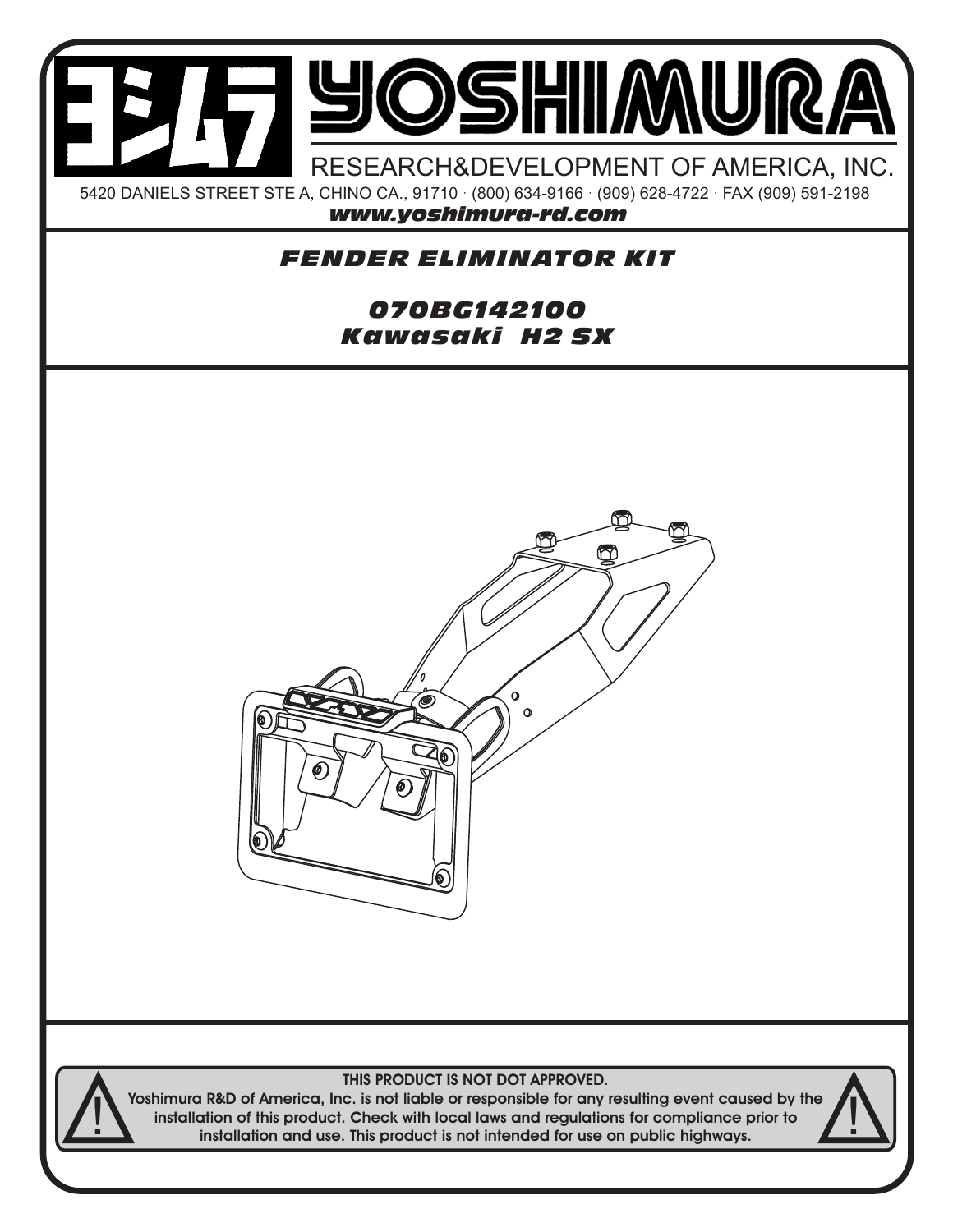

| No.                                                      | <b>Item</b>         | <b>Description</b>                | Qty.           |
|----------------------------------------------------------|---------------------|-----------------------------------|----------------|
| $\mathbf{1}$                                             | 14210-FEBKT         | <b>Fender Eliminator Bracket</b>  | 1              |
| $\overline{2}$                                           | 12200-FEBKT         | License Plate Bracket             | 1              |
| 3                                                        | 070BG-LH-K1         | <b>LED License Plate Light</b>    | 1              |
| 4                                                        | 070BG-LPF           | License Plate Frame               | 1              |
| 5                                                        | 14650-TSL-BKT       | Left Turn Signal Bracket          | 1              |
| 6                                                        | 14650-TSR-BKT       | <b>Right Turn Signal Bracket</b>  | 1              |
| $\overline{7}$                                           | M4X6BHS             | 4mm x 6mm Button Head Screw       | $\overline{2}$ |
| 8                                                        | M6X10BHS            | 6mm x 10mm Button Head Screw      | $\overline{2}$ |
| 9                                                        | M6X14BHS            | 6mm x 14mm Button Head Screw      | $\overline{2}$ |
| 10                                                       | M6X16BHS            | 6mm x 16mm Button Head Screw      | $\overline{2}$ |
| 11                                                       | 6MMWASHER           | 6mm Washer                        | 4              |
| 12                                                       | 6MMLN               | 6mm Nylon Lock Nut                | 8              |
| $***$                                                    | <b>BN-SSS-22-18</b> | <b>Butt Connectors</b>            | $\overline{2}$ |
| $***$                                                    | ZT-200              | <b>Cable Ties</b>                 | 4              |
| $***$                                                    | 17029               | <b>Yoshimura Sticker Sheet</b>    | 1              |
| <b>Optional Parts</b>                                    |                     |                                   |                |
| 072BGLTSFK<br>Yoshimura LED Front Turn Signal Kit        |                     |                                   |                |
| 072BGLTSR<br>Yoshimura LED Rear Turn Signal Kit w/ Relay |                     |                                   |                |
| 070BGUNVTBKT                                             |                     | Universal Turn Signal Bracket Kit |                |

\*\* Not shown on diagram. \*\*\* The Yoshimura Universal Turn Signal Bracket Kit is to be used with aftermarket stud-mounted turn signals and is sold separately.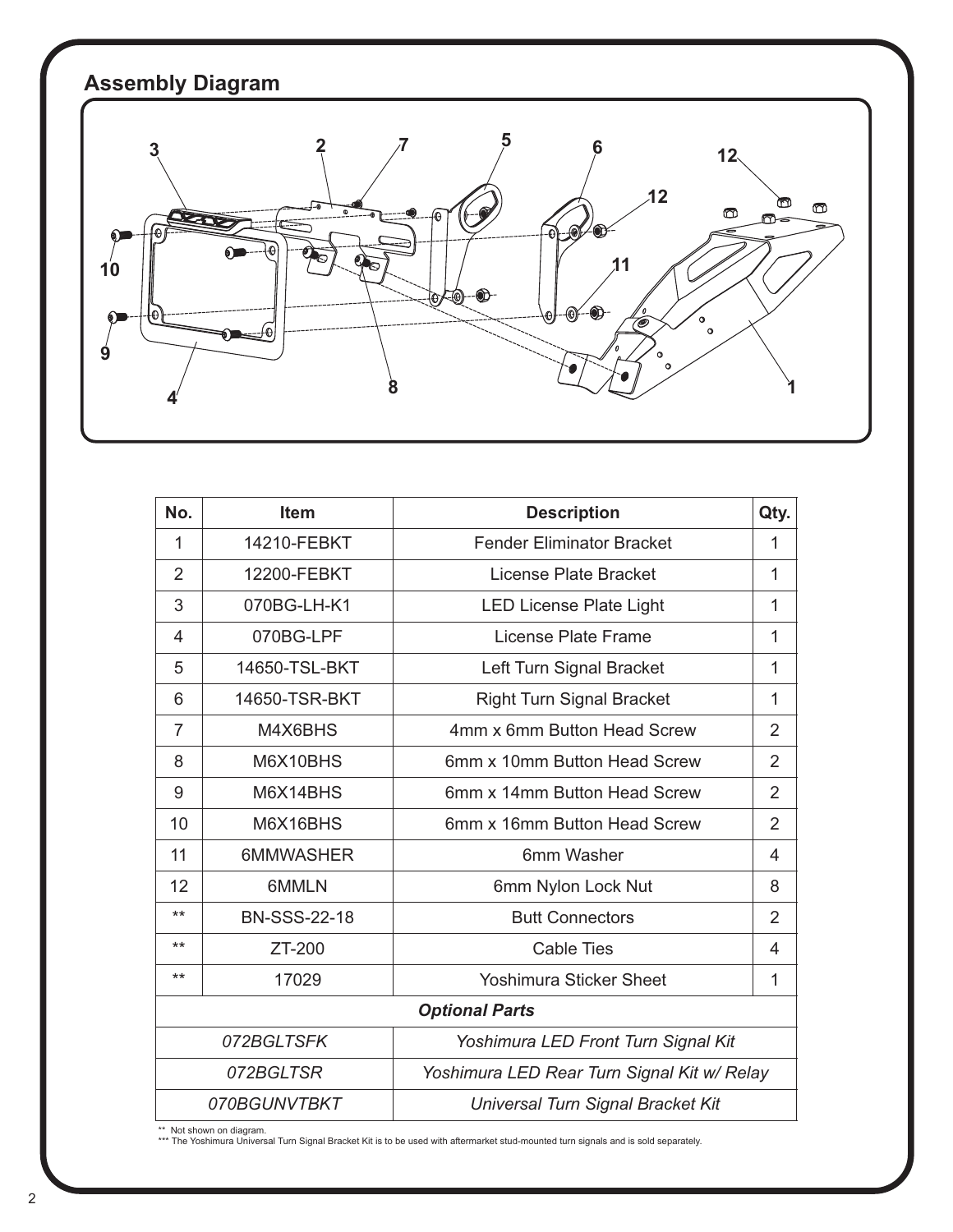## **Removal**

- 1. Remove passenger seat.
- 2. Locate and disconnect the license plate light and turn signal connectors.
- 3. While securely supporting the stock fender assembly, remove the four bolts securing the fender assembly to the subframe. Carefully remove the stock fender assembly making sure not to damage the connectors in the process.
- 4. Disassemble the stock fender assembly and remove left and right turn signals from fender assembly.
- 5. Cut the stock license plate light connector from the stock fender assembly. Be sure to cut at least a 6" section of wire from the connector.

## **Installation**

1. Install (No. 1) *14210-FEBKT,* fender eliminator bracket to subframe using the stock bolts, washers, and (No. 12) *6MMLN,* 6mm nylon lock nut.



2. Using (No. 7) *M4X6BHS* screw, install (No. 3)  *070BG-LH-K1,* license plate light onto (No. 2)  *12200-FEBKT,* license plate bracket.



3. Using the *BN-SSS-22-18*, butt connectors provided in the kit, connenct the Yoshimura license plate light wires to the stock license plate light wires as follows:

 Red -to- Red Black/Yellow -to- Black

- a) Strip the stock fender light wire ends 1/4" - 1/2" and insert into *BN-SSS-22-18,* butt connectors provided in the kit.
- b) Center the spliced wire ends in the middle and using a heatgun or lighter, apply heat evenly on the outer edges of the butt connector to shrink and hold wires in place.
- c) Making sure that the stripped ends are centered, heat the center of the butt connector evenly until the solder begins to liquify.
- d) Allow to cool completely and tug both ends of the wires to verify that connection is secured.

Scan for link to butt connector instruction video.



4. Install (No. 2) *12200-FEBKT,* license plate bracket to (No. 1) *14210-FEBKT,* fender eliminator bracket using (No. 8) *M6X10BHS,*  screws.



- 5. Install stock left and right turn signals onto (No. 5,6) *14650-TSL/R-BKT,* left and right turn signal brackets.
- 6. Install (No. 5,6) *14650-TSL/R-BKT,* left and right turn signal brackets and (No. 4) *070BG-LPF*, license plate frame using the (No. 9,10) *M6X14BHS* and *M6X16BHS*, 6mm button head screws as shown.